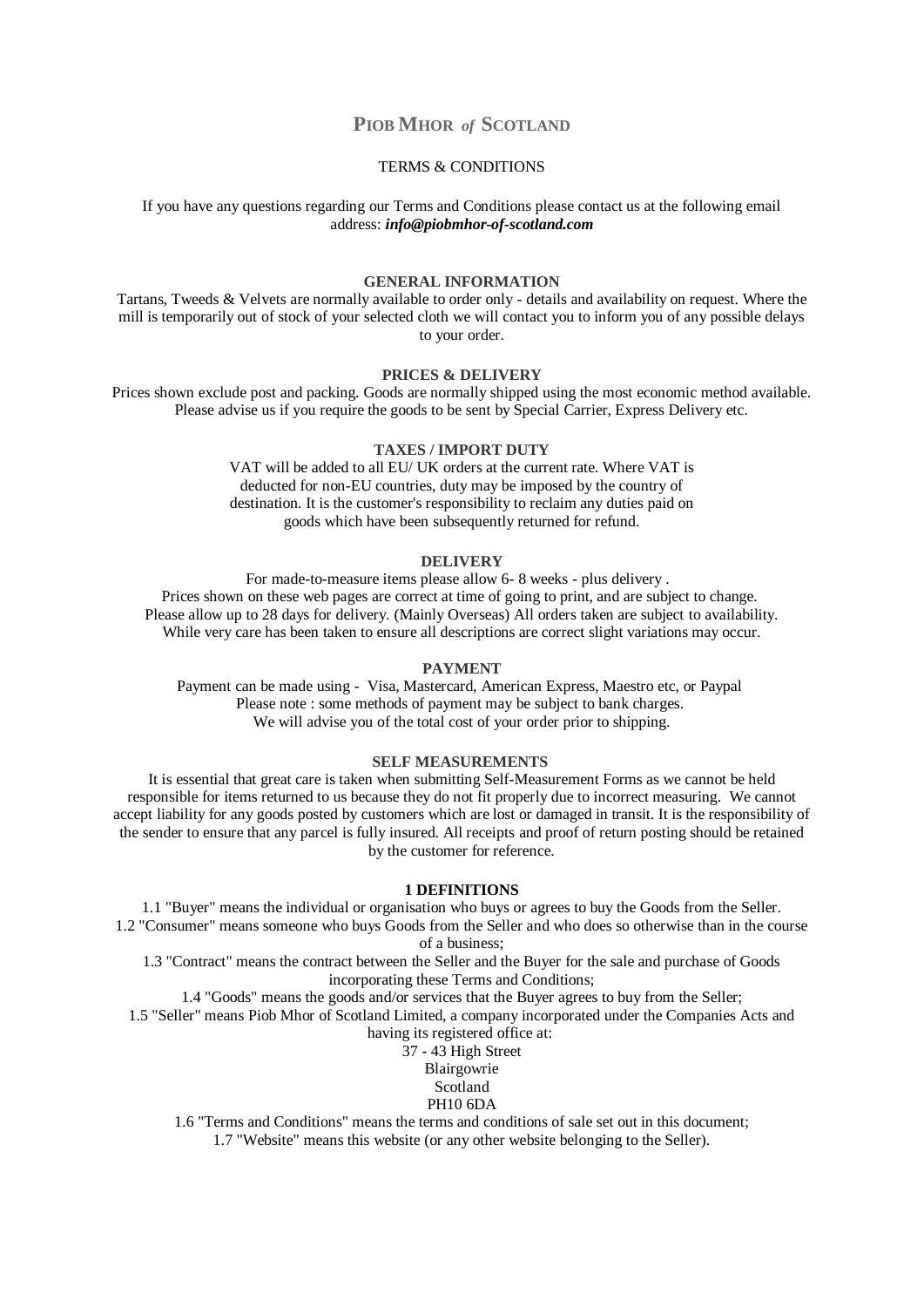#### **2 CONDITIONS**

2.1 Nothing in these Terms and Conditions shall affect the Buyer's statutory rights as a Consumer. 2.2 These Terms and Conditions shall apply to all Contracts for the sale of Goods or Services by the Seller to the Buyer and shall prevail over any other documentation or communication from the Buyer. For the avoidance of doubt, the Seller reserves the right to amend the Terms and Conditions at any time without notice, and the

terms and conditions applicable to each such Contract between the Buyer and the Seller shall be those prevailing at the time of an order being placed by the Buyer.

2.3 Submission by the Buyer of an order for Goods shall be taken as evidence of the Buyer's acceptance of these Terms and Conditions.

### **3 ORDERING**

3.1 All orders for Goods shall be deemed to be an offer by the Buyer to purchase Goods in accordance with these Terms and Conditions and are subject to acceptance by the Seller. The Seller may choose not to accept an order for any reason.

3.2 Where the Goods ordered by the Buyer are not available from stock the Buyer shall be notified and given the option to either wait until the Goods are available from stock or cancel the order and receive a full refund. 3.3 Hire Goods shall remain the property of Piob Mhor of Scotland at all times.

### **4 PRICE AND PAYMENT**

4.1 Prices described on our web pages and price lists exclude delivery charges and are subject to change without notice. You will be advised of the cost of delivery prior to shipping. We are happy to provide customers with an estimate of shipping charges prior to placing an order

4.2 The total purchase price, including VAT, will be provided on confirmation of the order. Overseas Buyers are reminded that they are responsible for any Import Duties / Local Taxes that may be charged.

4.3 After the order is received the Seller shall confirm by email, telephone or by letter the details, description and price for the Goods.

4.4 Payment of the Price plus VAT and delivery charges must be made in full before dispatch of the Goods. Payment may be made by any of the credit or debit cards accepted by the Seller, ( Visa, Mastercard, American Express, or Maestro ). All orders are subject to authorisation of payment by the relevant card issuer prior to

despatch of the Goods (or, as the case may be, delivery of any Goods which consist of services).

4.5 Your credit / debit card will not normally be debited until the goods are ready for shipping. 4.6 Deposits (Goods made to Customers Specification) - Work will not commence until receipt of payment of the agreed deposit. The deposit covers the reasonable cost of administration, ordering and supplying materials used in the production of made-to-measure goods. In the event of cancellation or return, part or all of the deposit may be retained to cover any reasonable costs incurred.

### **5 RIGHTS OF SELLER**

5.1 The Seller reserves the right to adjust the price and specification of any item on its Website or Price Lists at its discretion.

5.2 The Seller reserves the right to withdraw any Goods from its Website(s) or Price Lists at any time. 5.3 The Seller shall not be liable to anyone for withdrawing any Goods from its Website(s) / Price Lists, or for refusing to accept an order.

#### **6 COPYRIGHT**

6.1 Unless otherwise agreed in writing, all Intellectual Property rights relating to goods or services provided between the parties shall remain the property of Piob Mhor of Scotland who shall own all intellectual property rights / copyright of all designs, drawings, sketches, templates, whether printed, woven, displayed in electronic form or distributed by electronic means ie e-mail, internet, the world-wide-web or stored in electronic form CD, DVD, etc.Where the Buyer requires the Copyright of a Design assigned to them, a separate agreement shall be reached. The full amount of any Assignation Fees to be paid in advance. The Buyer shall also indemnify Piob Mhor of Scotland on demand against all costs, claims, damages and expenses, directly or indirectly, arising out

of any breach or alleged breach of any third party intellectual property rights resulting from the clients instructions, expressed or implied, including but not limited to compliance with any instructions from the client in relation to services provided by Piob Mhor of Scotland.

6.2 All text and images published on our Website(s), Brochures or Price Lists remain at all times the property of Piob Mhor of Scotland Limited. - no part of which may be reproduced, stored in an electronic retrieval system, or transmitted in any form, or by any means, electronic, recording or otherwise, without the prior permission of the owners.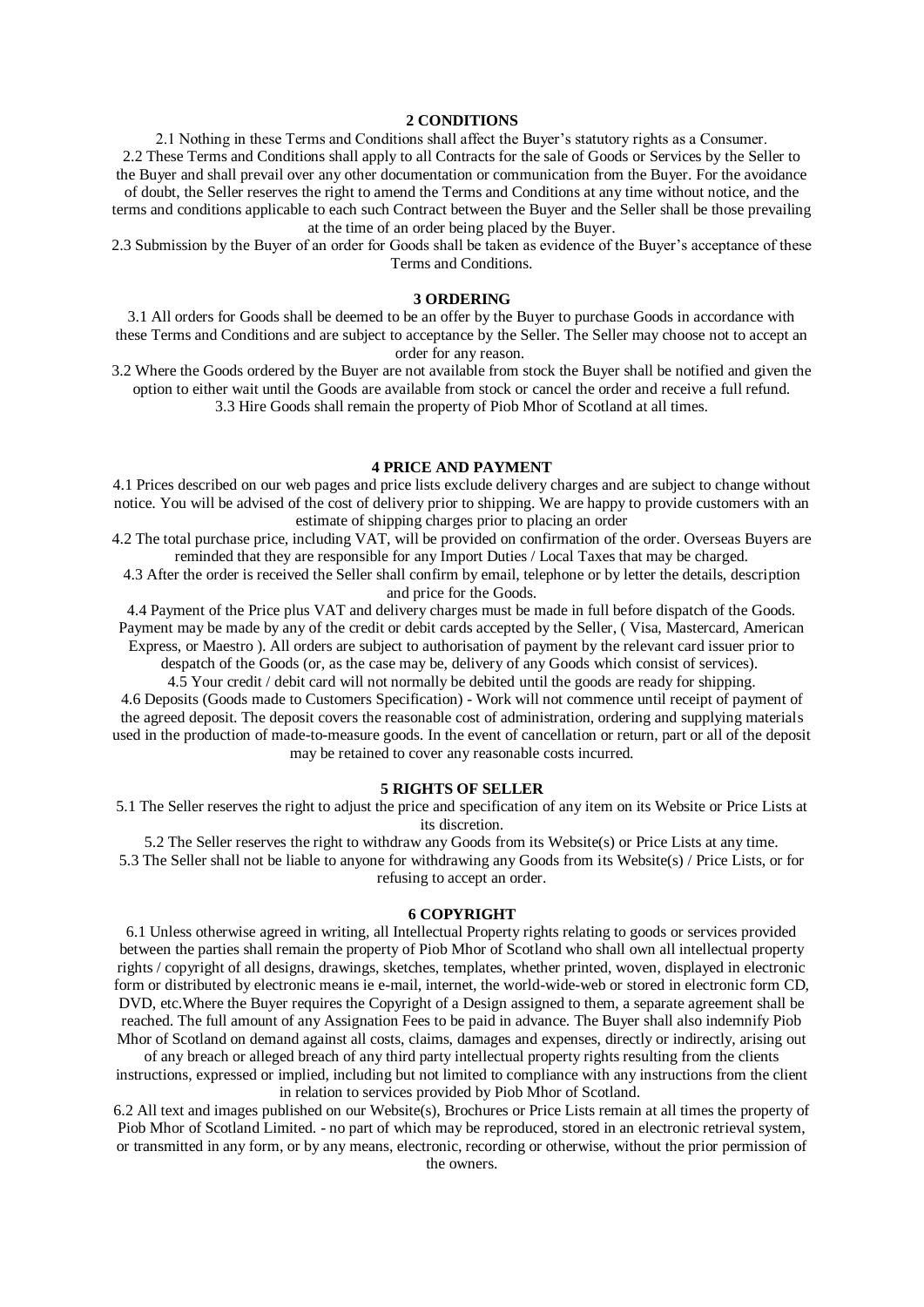### **7 WARRANTY**

7.1 As the Seller is unable to describe every detail of the Goods in their Website(s) Brochures & Price Lists, each description is abbreviated and is correct at the time of input. Where accurate colour matching is required the Buyer should provide appropriate colour samples. The Seller reserves the right to alter the specification/description of Goods and Services without notice.

7.2 Except where the Buyer is dealing as a Consumer, all other warranties, conditions, or terms relating to fitness for purpose, merchantability or condition of the Goods, whether implied by Statute, common law or otherwise are excluded. Any recommendation or suggestion relating to any of the Goods and made by the Seller is given in good faith, but it is for the Buyer to satisfy himself as to the suitability of the Goods for the Buyer's purposes.

7.3 The Goods may consist of goods and/or services to be delivered online. In such circumstances, the Seller shall have no liability for any temporary unavailability of such Goods due to any failure of the Website, any telecommunications system and/or the world-wide web in general, including any downtime of the Website due to planned or emergency maintenance.

## **8 DELIVERY**

8.1 Goods supplied within the UK will normally be delivered within 28 days of receipt of order. 8.2 Please allow between 8-12 weeks for the completion of made-to-measure, personalised or custom made items.

8.3 Where a specific delivery date has been agreed, and where this delivery date cannot be met, the Buyer will be notified and given the opportunity to agree a new delivery date or cancel and receive a refund.

8.4 The Seller shall use its reasonable endeavours to meet any date agreed for delivery. Notwithstanding the foregoing, time of delivery shall not be of the essence and the Seller shall not be liable for any losses, costs, damages or expenses incurred by the Buyer or any third party arising directly or indirectly out of any failure to meet any estimated delivery date.

8.5 Delivery of the Goods shall be made to the Buyer's address specified in the order and the Buyer shall make all arrangements necessary to take delivery of the Goods whenever they are tendered for delivery. 8.6 Title and risk in the Goods shall pass to the Buyer upon delivery of the Goods.

### **9 RETURNS**

9.1 The Buyer shall inspect the Goods immediately upon receipt and shall notify the Seller within 30 days of delivery if the Goods are damaged or do not comply with any of the Contract. If the Buyer fails to do so the Buyer shall be deemed to have accepted the Goods.

9.2 The cost of Return Delivery is the responsibility of the customer. If the customer fails to return the goods, or sends them at our expense, the customer will be charged for any costs. We recommend that goods returned are fully insured.

9.3 Goods should be returned unused and in the condition they were received. Where returned Goods are found to be damaged due to the Buyer's fault the Buyer will be liable for the cost of remedying such damage. 9.4 If the goods are faulty the cost of return delivery will be borne by the Seller.

# **10 LIMITATION OF LIABILITY**

10.1 Except as may be implied by law where the Buyer is dealing as a Consumer, in the event of any breach of these Terms and Conditions by the Seller the remedies of the Buyer shall be limited to damages which shall in no circumstances exceed the Price of the Goods and the Seller shall under no circumstances be liable for any indirect, incidental or consequential loss or damage whatever suffered by the Buyer.

## **11 PRIVACY**

11.1 Any information given at the time of your order will not be disclosed to any third party. All information is collected in accordance with the Data Protection Act 1998 and is used only for the processing and administration of orders.

### **12 FORCE MAJEURE**

The Seller shall not be liable for any delay or failure to perform any of its obligations if the delay or failure results from events or circumstances outside its reasonable control, including but not limited to acts of God, strikes, lock outs, accidents, war, fire, breakdown of plant or machinery or shortage or unavailability of raw materials from a natural source of supply, and the Seller shall be entitled to a reasonable extension of its obligations.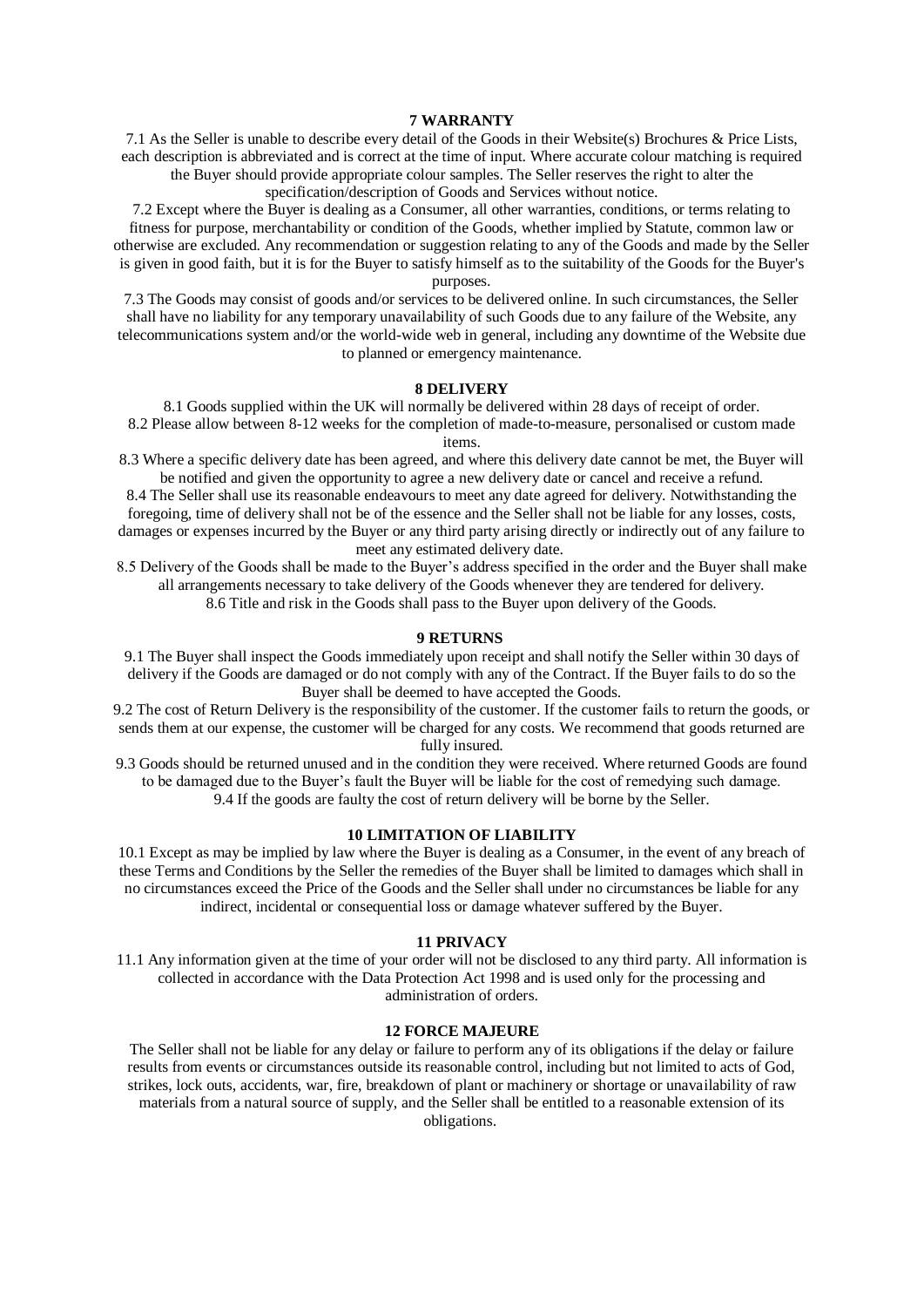### **13 LEGISLATION**

All Goods are covered by the Sale of Goods Act 1979, Supply of Goods and Services Act 1972, Sale and Supply of Goods Act 1994, Distance Selling Regulations 2000 and The Sale and Supply to Consumers Regulations 2002. All Goods shown on our Website(s) and Price Lists are invitations to treat and are not themselves offers

## **14 CHANGES TO TERMS AND CONDITIONS**

The Seller shall be entitled to change these Terms and Conditions at any time.

## **15 DISTANCE SELLING REGULATIONS**

On confirmation of the order the Seller will provide the Buyer with -

15.1 The Sellers full geographic address, contact information, including telephone, fax and e-mail address.

15.2 A description of the main characteristics of the goods or services being offered.

15.3 Details of the price of the goods or services being offered, including taxes where appropriate.

15.4 Details of any delivery costs

15.5 Details of how payment can be made.

15.6 Arrangements for delivery or performance of the service

15.7 Information regarding Cancellation Rights

15.8 Return Delivery – the cost of return delivery is the responsibility of the customer. All reasonable care should be taken to ensure that the goods are not damaged while in the customer's possession. In the event that the goods are damaged the customer will be responsible for the reasonable cost of repair or replacement. If the customer fails to return the goods, or sends them at our expense, the customer will be charged for any costs. If goods are faulty the cost of return delivery will be borne by the Seller. We recommend that returned goods are fully insured.

15.9 Prices are valid for 30 days. Payment must be received in full before orders can be dispatched.

# **16 DISTANCE SELLING REGULATIONS – RIGHT TO CANCEL**

16.1 Right to Cancel (Standard Goods) – should the Buyer decide to cancel the goods they must advise us within seven working days, starting from the day after the goods were received.

16.2 Right to Cancel (Standard Services) – should the Buyer decide to cancel the service they must advise us within seven working days, starting from the day after the contract was made.

16.3 On cancellation, the Goods shall remain at the risk of the Buyer until restored to the Seller and the Buyer is required to take reasonable care of the Goods until that time. The Seller reserves the right to claim for any loss in value to the Goods, due to damage, while at the Buyer's risk.

## **17 GOODS MADE TO CUSTOMERS SPECIFICATION**

17.1 In the event that the customer provides their own cloth or any other items for made to measure or custom made goods, these are accepted on the basis that the customer has checked the goods and are satisfied as to the quality, fitness for purpose, durability, appearance colour, finish, and that the item is safe and free from minor defects. Where accurate colour matching is required the customer shall provide appropriate colour samples.

17.2 Delivery times (Goods made to the Customers Specification) - please allow 8-12 weeks from placing your order to completion. If your chosen fabric has to be especially woven or sourced this period may require to be extended.

17.3 If additional goods or services are ordered at the same time, each item or service will be treated as a separate order, subject to the same terms and conditions.

17.4 Goods made to the Customers Specification - ( Cooling off period ) You have seven working days after the contract was concluded to cancel the order. Under these circumstances you will be entitled to receive a refund of any money paid.

17.5 If you wish to cancel you must notify us in writing ( by post, email or fax ).

17.6 You do not have a right to cancel where the goods are made to the customer's specification and the service has already commenced

17.7 If you have given permission for work to commence before the end of the seven-day cancellation period and then cancel once work has commenced, you may be charged for any reasonable costs incurred.

17.8 Deposits – work will not commence on the order until receipt of payment of the agreed deposit. The deposit covers the reasonable cost of administration, ordering and supplying materials (cloth, tartan, velvet, or other fabrics and other supplies) used in the production of made to measure goods. You will be advised of the amount of deposit required at the time of ordering. In the event of cancellation or return, part or all of the

deposit may be retained to cover any reasonable costs incurred.

17.9 On receipt of the deposit the contract shall become binding between the two parties.